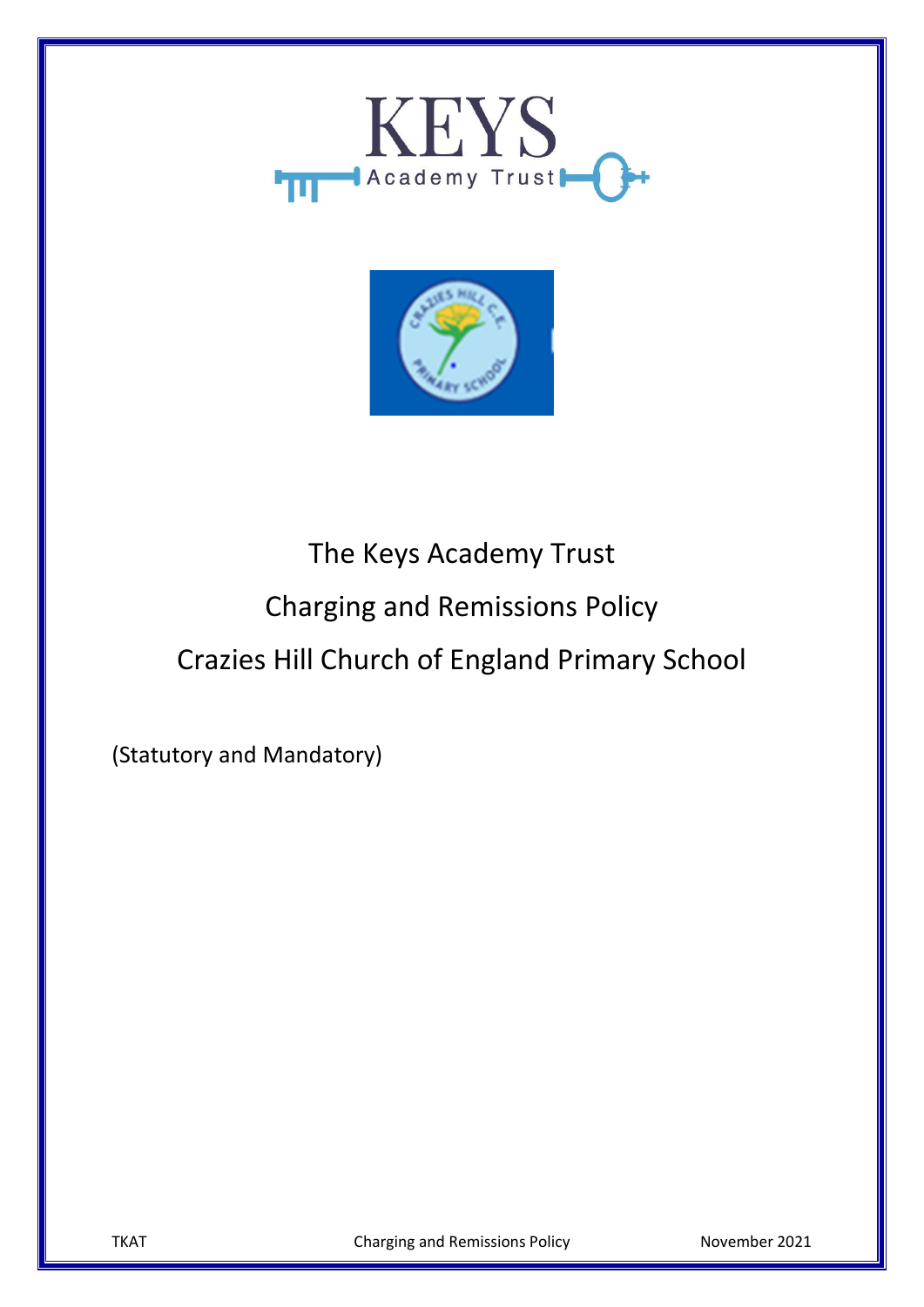| <b>Issued Date</b> | <b>Renewal Date</b> |
|--------------------|---------------------|
| November 2021      | Autumn 2022         |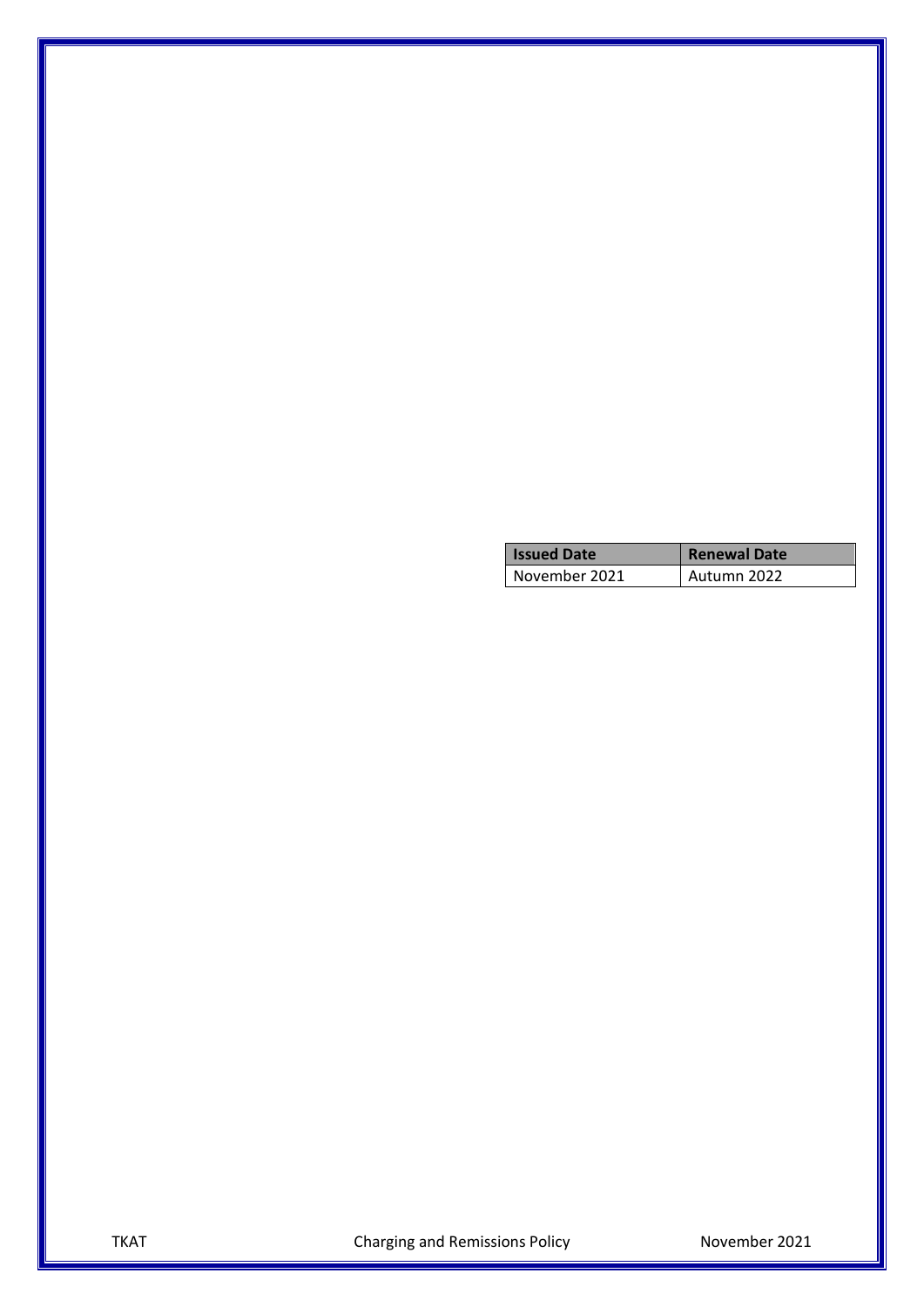### Contents

*We are a family of distinctive schools at the heart of the diverse communities we serve. In line with our Christian ethos, we aspire to excellent learning and pastoral care for pupils and staff and are committed to being open and welcoming to all.*

#### STATUTORY AND MANDATORY TRUST POLICY

All schools must adopt this policy. This policy is approved centrally and binding on the LGB's from the date of Board approval. The policy must be displayed on the school's website.

All schools should update the Appendix for their local circumstances.

#### <span id="page-2-0"></span>**1. Aims**

Our school aims to:

- Have robust, clear processes in place for charging and remissions
- Clearly set out the types of activity that can be charged for and when charges will be made

#### <span id="page-2-1"></span>**2. Legislation and guidance**

This policy is based on advice from the Department for Education (DfE) on [charging for school](https://www.gov.uk/government/publications/charging-for-school-activities)  [activities](https://www.gov.uk/government/publications/charging-for-school-activities) an[d the Education Act 1996,](http://www.legislation.gov.uk/ukpga/1996/56/part/VI/chapter/III) sections 449-462 of which set out the law on charging for school activities in England. Academies are required to comply with this Act through their funding agreements.

This policy complies with our funding agreement and articles of association.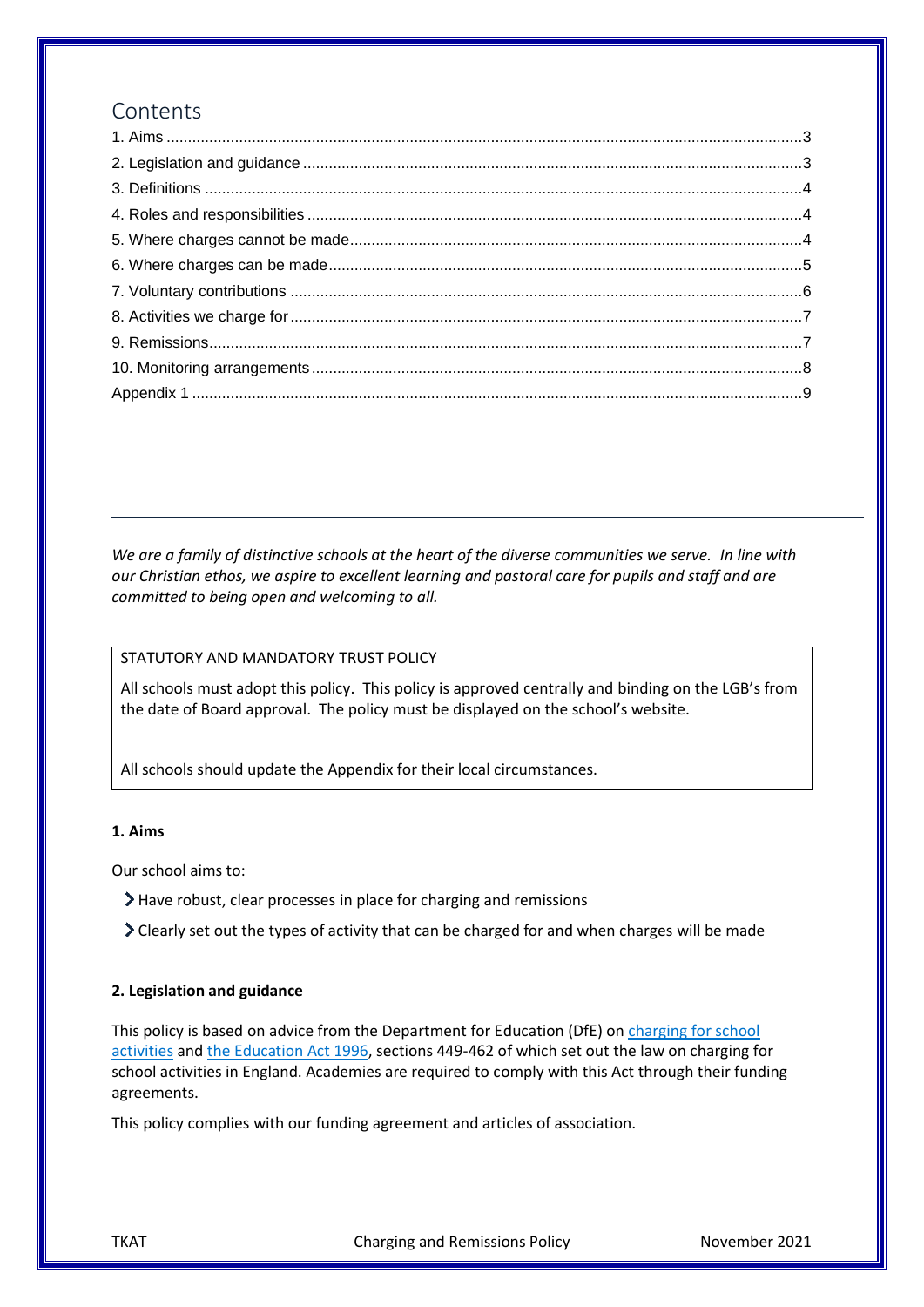#### <span id="page-3-0"></span>**3. Definitions**

**Charge**: a fee payable for specifically defined activities

**Remission**: the cancellation of a charge which would normally be payable

#### <span id="page-3-1"></span>**4. Roles and responsibilities**

#### **4.1 The Trust board**

The Trust board has overall responsibility for approving the charging and remissions policy.

Monitoring the implementation of this policy has been delegated to the Finance Committee of each school.

#### **4.2 Headteachers**

The headteacher is responsible for ensuring staff are familiar with the charging and remissions policy, and that it is being applied consistently.

#### **4.3 Staff**

Staff are responsible for:

- Implementing the charging and remissions policy consistently
- Notifying the headteacher of any specific circumstances which they are unsure about or where they are not certain if the policy applies

The school will provide staff with appropriate training in relation to this policy and its implementation.

#### **4.4 Parents**

Parents are expected to notify staff or the headteacher of any concerns or queries regarding the charging and remissions policy.

#### <span id="page-3-2"></span>**5. Where charges cannot be made**

Below we set out what we **cannot** charge for:

#### **5.1 Education**

- > Admission applications
- Education provided during school hours (including the supply of any materials, books, instruments or other equipment)

Education provided outside school hours if it is part of:

- The national curriculum
- A syllabus for a prescribed public examination that the pupil is being prepared for at the school
- Religious education
- Instrumental or vocal tuition, for pupils learning individually or in groups, unless the tuition is provided at the request of the pupil's parent
- Entry for a prescribed public examination if the pupil has been prepared for it at the school
- $\geq$  Examination re-sit(s) if the pupil is being prepared for the re-sit(s) at the school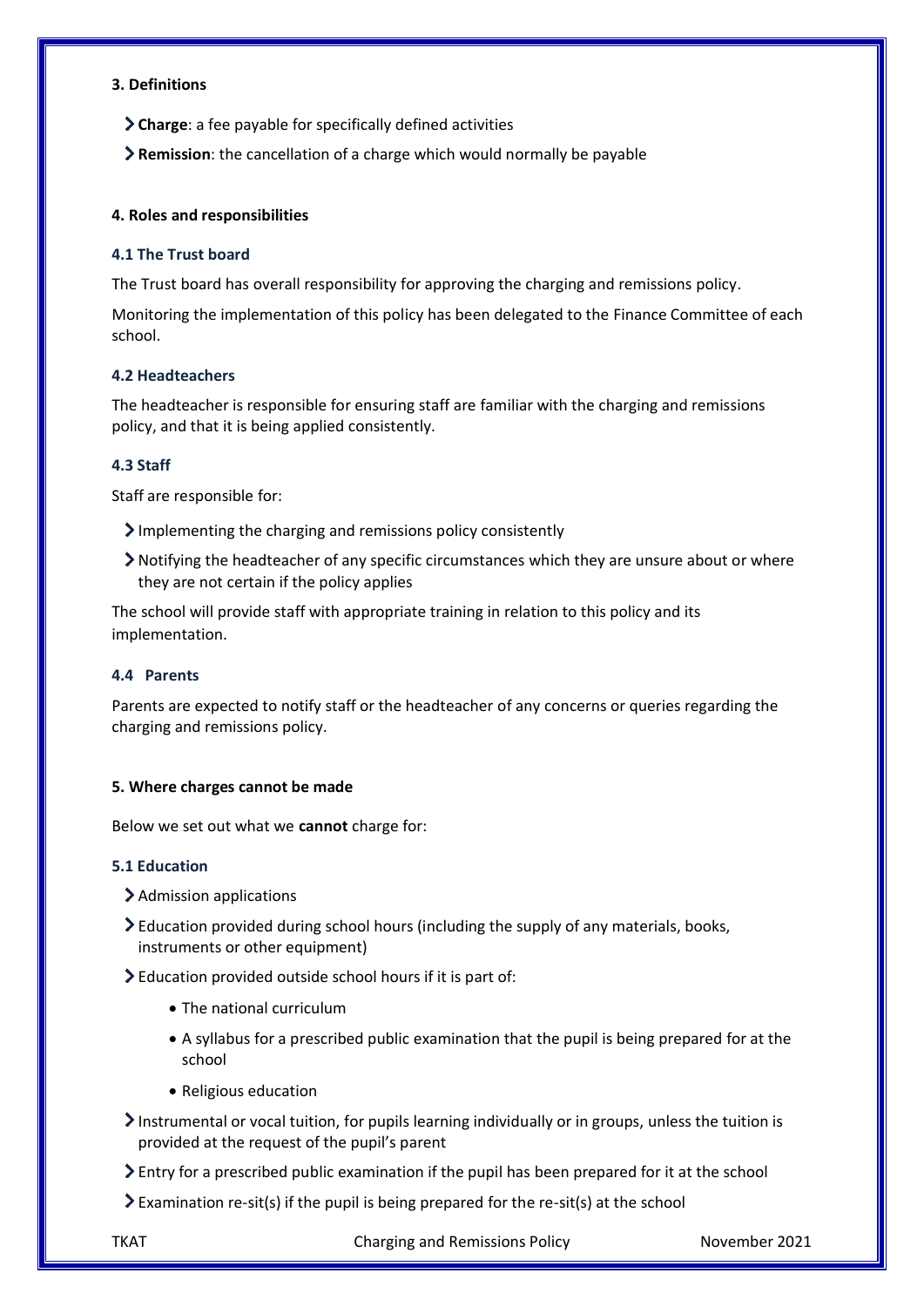#### **5.2 Transport**

- Transporting registered pupils to or from the school premises, where the local authority has a statutory obligation to provide transport
- Transporting registered pupils to other premises where the governing board or local authority has arranged for pupils to be educated
- Transport that enables a pupil to meet an examination requirement when he or she has been prepared for that examination at the school
- Transport provided in connection with an educational visit

#### **5.3 Residential visits**

- Education provided on any visit that takes place during school hours
- Education provided on any visit that takes place outside school hours if it is part of:
	- The national curriculum
	- A syllabus for a prescribed public examination that the pupil is being prepared for at the school
	- Religious education
	- Supply teachers to cover for those teachers who are absent from school accompanying pupils on a residential visit

#### <span id="page-4-0"></span>**6. Where charges can be made**

Below we set out what we **can** charge for:

#### **6.1 Education**

- Any materials, books, instruments or equipment, where the child's parent wishes him or her to own them
- Optional extras (see section 6.2)
- Music and vocal tuition, in limited circumstances (see section 6.3)
- Certain early years provision
- Community facilities
- Examination re-sit(s) if the pupil is being prepared for the re-sit(s) at the school **and** the pupil fails, without good reason, to meet any examination requirement for a syllabus

#### **6.2 Optional extras**

We are able to charge for activities known as 'optional extras'. In these cases, schools can charge for providing materials, books, instruments or equipment. The following are optional extras:

Education provided outside of school time that is not part of:

- The national curriculum
- A syllabus for a prescribed public examination that the pupil is being prepared for at the school
- Religious education

 $\geq$  Examination entry fee(s) if the registered pupil has not been prepared for the examination(s) at the school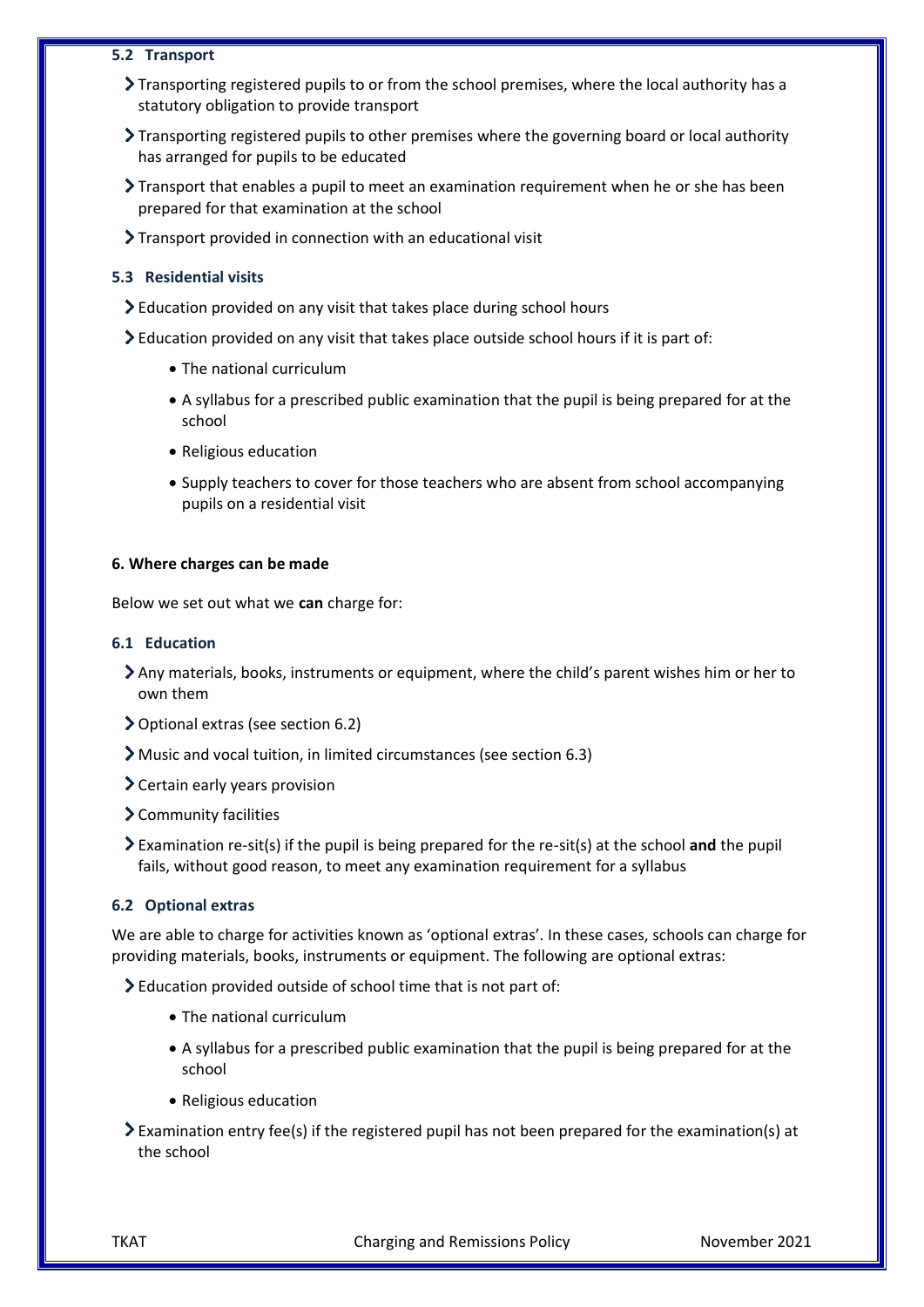- Transport (other than transport that is required to take the pupil to school or to other premises where the local authority or governing board has arranged for the pupil to be provided with education)
- Board and lodging for a pupil on a residential visit
- Extended day services offered to pupils (such as breakfast clubs, after-school clubs, tea and supervised homework sessions)

When calculating the cost of optional extras, an amount may be included in relation to:

- Any materials, books, instruments or equipment provided in connection with the optional extra
- > The cost of buildings and accommodation
- Non-teaching staff
- Teaching staff engaged under contracts for services purely to provide an optional extra (including supply teachers engaged specifically to provide the optional extra)
- The cost, or an appropriate proportion of the costs, for teaching staff employed to provide tuition in playing a musical instrument, or vocal tuition, where the tuition is an optional extra

Any charge made in respect of individual pupils will not be greater than the actual cost of providing the optional extra activity, divided equally by the number of pupils participating.

Any charge will not include an element of subsidy for any other pupils who wish to take part in the activity but whose parents are unwilling or unable to pay the full charge.

In cases where a small proportion of the activity takes place during school hours, the charge cannot include the cost of alternative provision for those pupils who do not wish to participate.

Parental agreement is necessary for the provision of an optional extra which is to be charged for.

#### **6.3 Music tuition**

Schools can charge for vocal or instrumental tuition provided either individually or to groups of pupils, provided that the tuition is provided at the request of the pupil's parent.

Charges may not exceed the cost of the provision, including the cost of the staff giving the tuition.

Charges cannot be made:

- $\blacktriangleright$  If the teaching is an essential part of the national curriculum
- $\triangleright$  If the teaching is provided under the first access to the Key Stage 2 instrumental and vocal tuition programme
- $\triangleright$  For a pupil who is looked after by a local authority

#### **6.4 Residential visits**

We can charge for board and lodging on residential visits, but the charge must not exceed the actual cost.

#### <span id="page-5-0"></span>**7. Voluntary contributions**

As an exception to the requirements set out in section 5 of this policy, the school is able to ask for voluntary contributions from parents to fund activities during school hours which would not otherwise be possible.

Some activities for which schools may ask parents for voluntary contributions include:

- school trips
- residential trips
- sports activities.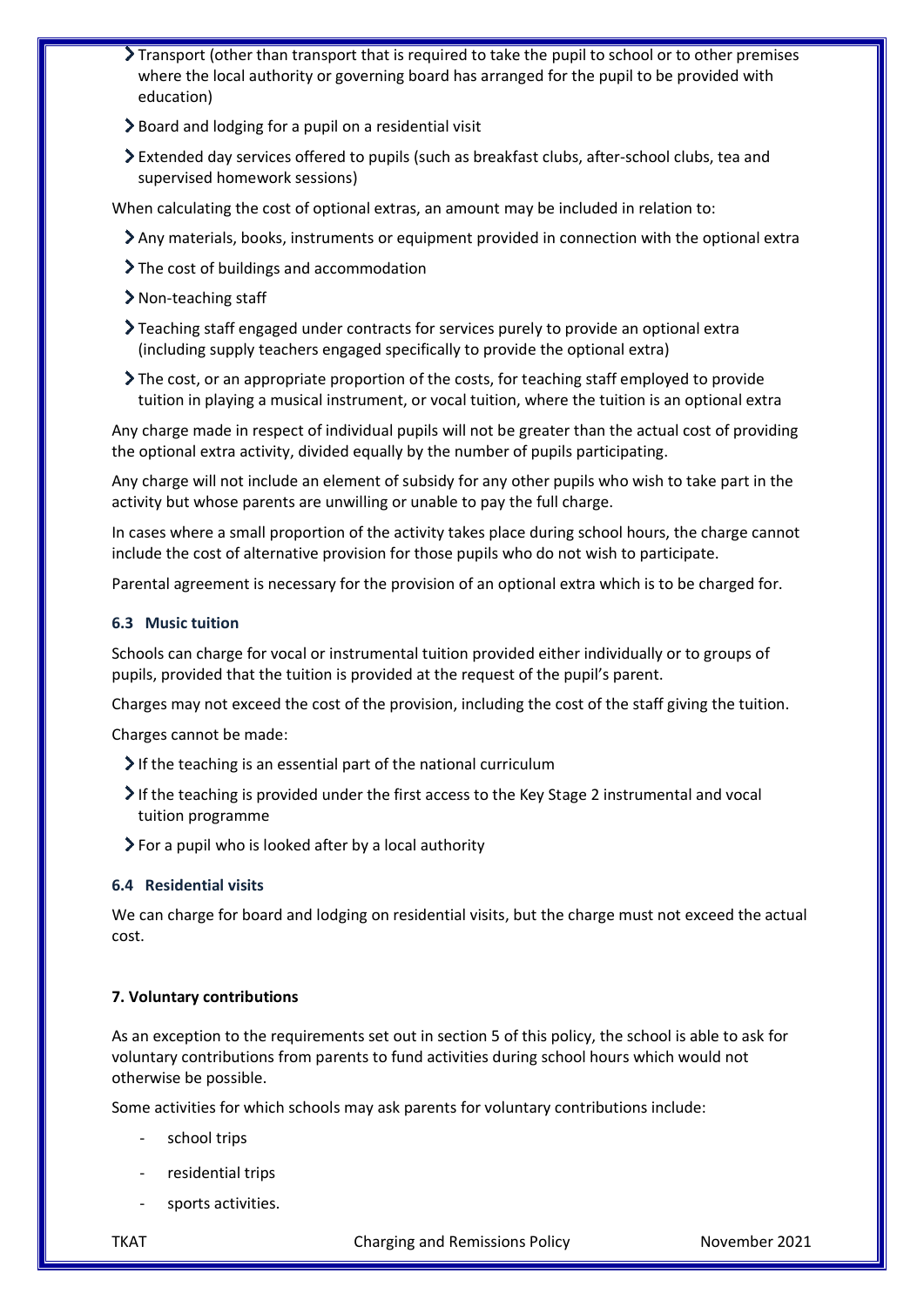#### **There is no obligation for parents to make any contribution, and no child will be excluded from an activity if their parents are unwilling or unable to pay**.

If the school is unable to raise enough funds for an activity or visit then it will be cancelled.

#### <span id="page-6-0"></span>**8. Activities we charge for**

Schools can charge for the following activities:

Lunch Club for Nursery pupils.

Additional sessions for Nursery pupils.

Breakfast Club (this could be via external providers).

After-School Club (this could be via external providers)

Sports and extra-curricular clubs (this could be via external providers)

For regular activities, the charges for each activity will be determined by the local governing board and reviewed in May each year. Parents will be informed of the charges for the coming year in July each year.

The charges for the school are attached in Appendix 1.

#### <span id="page-6-1"></span>**9. Remissions**

In some circumstances the school may not charge for items or activities set out in sections 6 and 8 of this policy. This will be at the discretion of the governing board and will depend on the activity in question.

#### **9.1 Remissions for residential visits**

Parents who can prove they are in receipt of any of the following benefits will be exempt from paying the cost of board and lodging for residential visits:

- >Income Support
- Income-based Jobseeker's Allowance
- Income-related Employment and Support Allowance
- Support under part VI of the Immigration and Asylum Act 1999
- > The guaranteed element of Pension Credit
- Child Tax Credit (provided that Working Tax Credit is not also received and the family's annual gross income does not exceed £16,190)
- Working Tax Credit run-on (this is paid for 4 weeks after an individual stops qualifying for Working Tax Credit)
- Universal Credit (if the application was made on or after 1 April 2018, the family's income must be less than £7,400 per year – after tax and not including any benefits)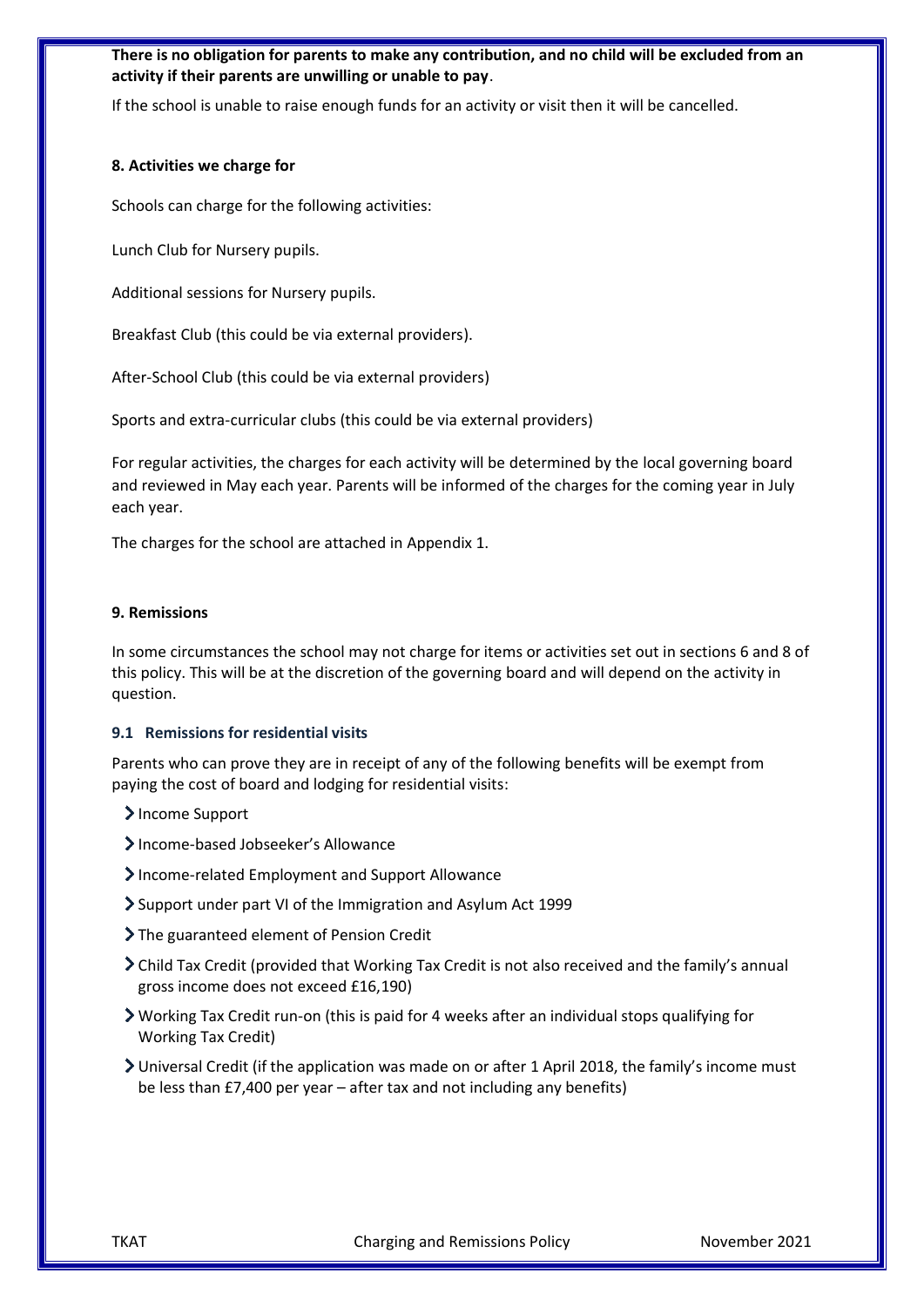#### <span id="page-7-0"></span>**10. Monitoring arrangements**

The Headteacher and Operations/Business Manager monitors charges and remissions, and ensures these comply with this policy.

This policy will be reviewed by the CEO and CFO every year.

At every review, the policy will be approved by the Trust Finance and Audit Committee